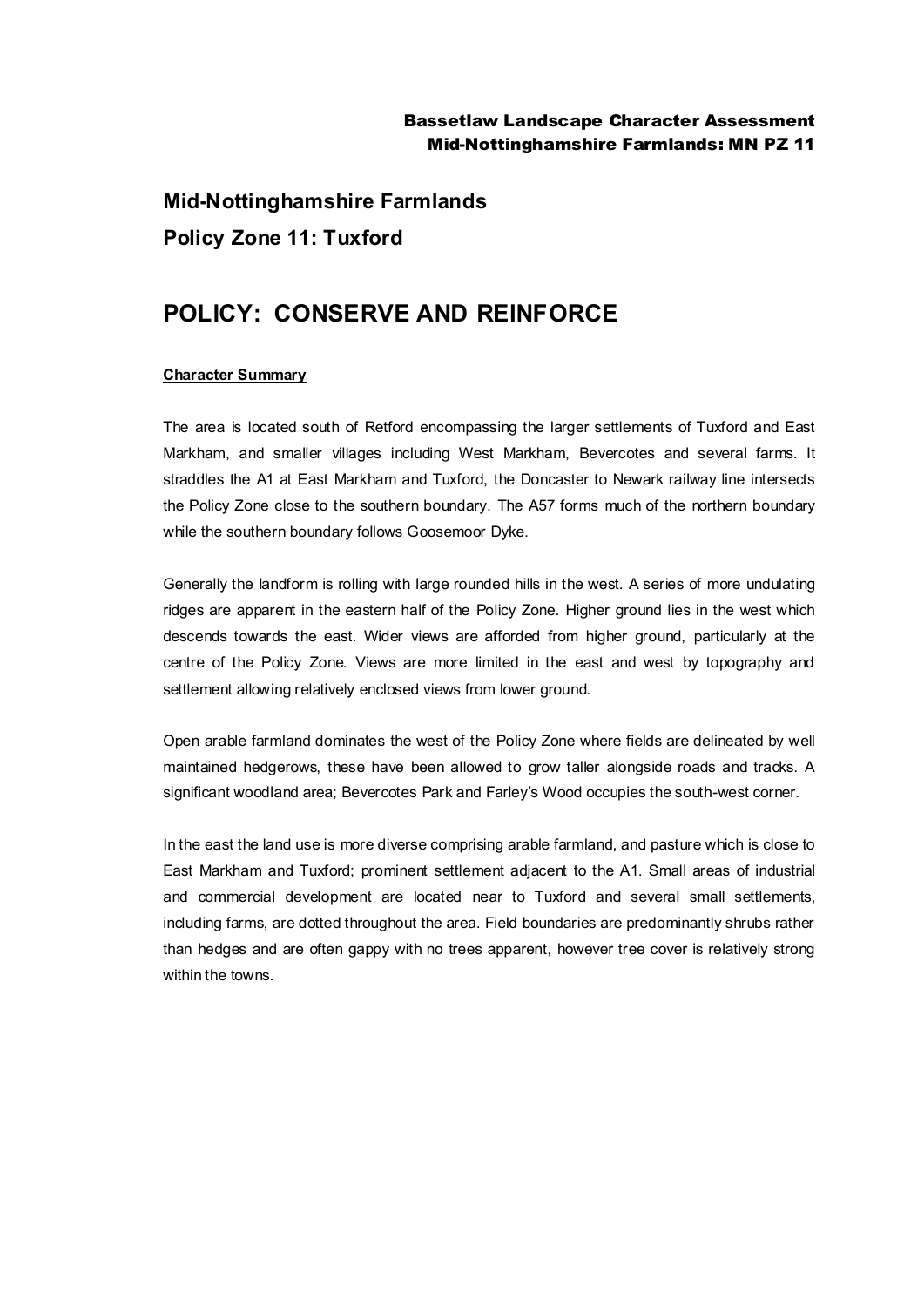## **Mid-Nottinghamshire Farmlands – Policy Zone 11: Tuxford**

| <b>PHOTOGRAPH</b>                                                                                                                                                                                                                                                                                                                                                                                                                                                                                                                                                                                                                                                                                                                                                                                                                                                                                                                                                                           | <b>CONTEXT</b><br>Policy Zone: MN PZ 11<br>Land Cover Parcel[s]: MN24, MN25, MN26 |                                         |                                           |                              |
|---------------------------------------------------------------------------------------------------------------------------------------------------------------------------------------------------------------------------------------------------------------------------------------------------------------------------------------------------------------------------------------------------------------------------------------------------------------------------------------------------------------------------------------------------------------------------------------------------------------------------------------------------------------------------------------------------------------------------------------------------------------------------------------------------------------------------------------------------------------------------------------------------------------------------------------------------------------------------------------------|-----------------------------------------------------------------------------------|-----------------------------------------|-------------------------------------------|------------------------------|
|                                                                                                                                                                                                                                                                                                                                                                                                                                                                                                                                                                                                                                                                                                                                                                                                                                                                                                                                                                                             |                                                                                   |                                         |                                           |                              |
|                                                                                                                                                                                                                                                                                                                                                                                                                                                                                                                                                                                                                                                                                                                                                                                                                                                                                                                                                                                             | Condition<br>Good                                                                 | <b>REINFORCE</b>                        | <b>CONSERVE &amp;</b><br><b>REINFORCE</b> | <b>CONSERVE</b>              |
|                                                                                                                                                                                                                                                                                                                                                                                                                                                                                                                                                                                                                                                                                                                                                                                                                                                                                                                                                                                             | Moderate                                                                          | <b>CREATE &amp;</b><br><b>REINFORCE</b> | CONSERVE &<br>CREATE                      | CONSERVE &<br><b>RESTORE</b> |
|                                                                                                                                                                                                                                                                                                                                                                                                                                                                                                                                                                                                                                                                                                                                                                                                                                                                                                                                                                                             | Poor                                                                              | CREATE                                  | <b>RESTORE &amp;</b><br>CREATE            | <b>RESTORE</b>               |
| <b>CHARACTERISTIC FEATURES</b><br>Open arable farmland.<br>Small traditional settlements, including listed buildings.<br>$\bullet$<br>Unmanaged internal hedgerows.<br>Strong well-maintained hedgerows along roadsides.<br>Single large woodland block encompassing an area of ancient woodland.<br>A1 and railway line.<br>Warehousing.<br>$\bullet$                                                                                                                                                                                                                                                                                                                                                                                                                                                                                                                                                                                                                                      |                                                                                   | Low                                     | Moderate<br>Sensitivity                   | High                         |
| <b>LANDSCAPE ANALYSIS</b>                                                                                                                                                                                                                                                                                                                                                                                                                                                                                                                                                                                                                                                                                                                                                                                                                                                                                                                                                                   | <b>SUMMARY OF ANALYSIS</b>                                                        |                                         |                                           |                              |
| <b>Condition</b>                                                                                                                                                                                                                                                                                                                                                                                                                                                                                                                                                                                                                                                                                                                                                                                                                                                                                                                                                                            | <b>Condition</b>                                                                  |                                         |                                           | Good                         |
| The landscape condition is good. There is a coherent pattern of elements with some detracting<br>features across the Policy Zone; a radio mast, high voltage power lines, an industrial<br>estate/warehouses, the Doncaster to Newark railway line and the A1. Overall this gives a visually<br>coherent area.                                                                                                                                                                                                                                                                                                                                                                                                                                                                                                                                                                                                                                                                              | Pattern of Elements:<br>Detracting Features:                                      |                                         | Coherent<br>Some                          |                              |
| The overall landscape is fragmented by infrastructure, namely the A1 and railway line, and                                                                                                                                                                                                                                                                                                                                                                                                                                                                                                                                                                                                                                                                                                                                                                                                                                                                                                  | Visual Unity:                                                                     |                                         | Coherent                                  |                              |
| settlement including East Markham and Tuxford which has expanded and encompasses areas of<br>warehousing south and west of the town. Village centres tend to be quite traditional with more<br>modern development at the edges. Tuxford comprises more non-vemacular buildings than other                                                                                                                                                                                                                                                                                                                                                                                                                                                                                                                                                                                                                                                                                                   | Ecological Integrity:                                                             |                                         | Moderate                                  |                              |
| settlements within the Policy Zone. Vernacular dwellings and farmsteads are of red brick<br>construction, although agricultural outbuildings are modem in style. High brick walls are evident                                                                                                                                                                                                                                                                                                                                                                                                                                                                                                                                                                                                                                                                                                                                                                                               | Cultural Integrity:                                                               |                                         | Good                                      |                              |
| around some properties at East Markham. A number of buildings are listed in the villages and along<br>Great North Road. Generally much of the historic field pattern is lost due to the intensive arable land<br>use. Some isolated pasture occurs within the area. The overall cultural integrity is considered good.                                                                                                                                                                                                                                                                                                                                                                                                                                                                                                                                                                                                                                                                      | Functional Integrity:                                                             |                                         | Strong                                    |                              |
| One large woodland block is present comprising an area of ancient woodland, Bevercotes Park<br>[SSSI/SINC] surrounded by coniferous and deciduous plantation. There are further SINCs within the<br>Policy Zone including Leys Lane verge. Elsewhere tree cover is relatively low consisting of mature<br>oak and ash within hedges, particularly in the west and becoming less so in the east, along<br>watercourses and around fishing ponds. A strong elm avenue aligns the access road through Milton<br>in the north. Hedgerows are well maintained along roads and lanes whereas internally many are<br>fragmented and unmanaged or have been removed. Post and wire fencing has been used to infill<br>gappy hedgerows. The ecological integrity is described as <b>moderate</b> which overall affords a strong<br>habitat for wildlife/functional integrity. A visually coherent area combined with a strong functional<br>integrity equates to a good landscape condition overall. |                                                                                   |                                         |                                           |                              |
| <b>Sensitivity</b>                                                                                                                                                                                                                                                                                                                                                                                                                                                                                                                                                                                                                                                                                                                                                                                                                                                                                                                                                                          | <b>Sensitivity</b>                                                                |                                         |                                           | <b>Moderate</b>              |
| Features which give the area local distinctiveness are characteristic of the Mid-Nottinghamshire<br>Farmlands region and the continuity/time depth is historic [post 1600] giving a moderate sense of                                                                                                                                                                                                                                                                                                                                                                                                                                                                                                                                                                                                                                                                                                                                                                                       | Distinctiveness:                                                                  |                                         | Characteristic                            |                              |
| place.<br>Visibility is assessed as <b>moderate</b> and the landform <b>apparent</b> . A <b>moderate</b> sense of place with<br>moderate visibility results in moderate landscape sensitivity overall.                                                                                                                                                                                                                                                                                                                                                                                                                                                                                                                                                                                                                                                                                                                                                                                      | Continuity:                                                                       |                                         | Historic                                  |                              |
|                                                                                                                                                                                                                                                                                                                                                                                                                                                                                                                                                                                                                                                                                                                                                                                                                                                                                                                                                                                             | Sense of Place:                                                                   |                                         | Moderate                                  |                              |
|                                                                                                                                                                                                                                                                                                                                                                                                                                                                                                                                                                                                                                                                                                                                                                                                                                                                                                                                                                                             | Landform:                                                                         |                                         | Apparent                                  |                              |
|                                                                                                                                                                                                                                                                                                                                                                                                                                                                                                                                                                                                                                                                                                                                                                                                                                                                                                                                                                                             | <b>Extent of Tree Cover</b>                                                       |                                         | Intermittent                              |                              |
| <b>LANDSCAPE ACTIONS</b>                                                                                                                                                                                                                                                                                                                                                                                                                                                                                                                                                                                                                                                                                                                                                                                                                                                                                                                                                                    | Visibility:                                                                       |                                         | Moderate                                  |                              |
| <b>Conserve and Reinforce</b><br>Landscape Features<br>• Conserve and reinforce hedgerows where these are gappy and in poor condition, particularly internal hedgerows. Seek opportunities to restore the historic field<br>pattern/boundaries where these have been lost and introduce more hedgerow trees. Reinforce with new planting to replace post and wire fencing.<br>Conserve permanent pastoral familand, seek opportunities to revert arable to pasture.<br>٠<br>Conserve and reinforce the ecological diversity of Bevercotes Park [SSSI/SINC] and other designated SINCs where appropriate.<br>$\bullet$<br><b>Conserve</b> hedgerow trees and tree avenues, reinforce as appropriate.<br>٠<br>Conserve areas of unimproved grassland, reinforce as appropriate.<br>$\bullet$                                                                                                                                                                                                  |                                                                                   |                                         |                                           |                              |

*Built Features*

- · **Reinforce** visual unity and soften built development through additional woodland and landscape planting; this applies to both existing settlement and new development.
- · **Conserve** and **reinforce** the sparsely settled and open rural character of the Policy Zone by concentrating new development of appropriate design and scale around the existing settlements of East Markham and Tuxford, also along transport corridors. · **Conserve** the local brick built vernacular and **reinforce** this in new development.
- 
- Contain new development within existing field boundaries.<br>• Sensitive design and siting of new commercial buildings and
- Sensitive design and siting of new commercial buildings, associated particularly with Tuxford.